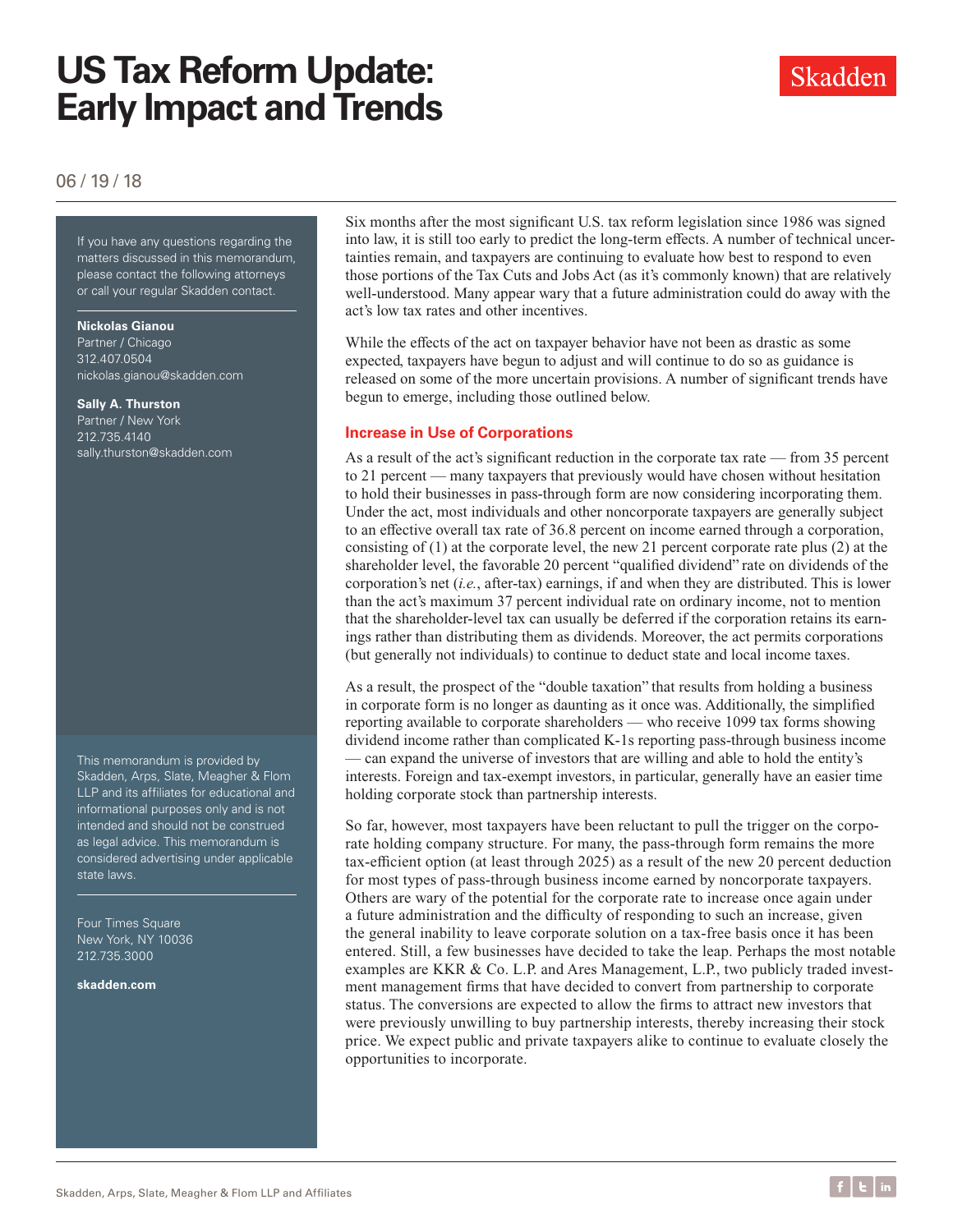# **US Tax Reform Update: Early Impact and Trends**

#### **Effects on Capital Structure**

Taxpayers are rethinking their capital structures. Prior to the act, they generally had an incentive to capitalize themselves with a significant amount of debt — both third-party borrowings and, in the case of businesses held in corporate form, shareholder debt. But the act contains a number of provisions that limit the benefits of leverage, leading many taxpayers to focus more heavily on equity capitalization.

For example, new Section 163(j) imposes significant limitations on the deductibility of interest expense. Partnerships, especially, need to closely analyze this provision, which contains a set of complex and potentially burdensome partnership-specific rules. Some partnerships that are within the scope of Section 163(j) have found that preferred equity is a better method of capitalization, as coupon payments on a partnership preferred equity instrument are not limited by the rules and have a similar tax profile to interest deductions.

Similarly, the reduction in the corporate tax rate has made interest deductions less valuable than prior to the act, a consideration especially relevant in the case of shareholder debt. Foreign investors, for example, commonly invest in U.S. businesses through leveraged corporate "blockers." Prior to the act, this could be efficient even if the investor was not subject to a reduced rate of withholding on interest payments under a treaty or other exemption: The 35 percent benefit of a corporate-level interest deduction was worth the cost of a 30 percent withholding tax at the shareholder level. But in light of the new 21 percent corporate rate under the act, many foreign investors that are not eligible to reduce the 30 percent withholding rate by treaty (or otherwise) have limited or forgone the use of shareholder debt in favor of — or have recapitalized existing shareholder debt into — equity. Although dividends on equity are generally subject to the same 30 percent withholding tax as interest on debt (only without the benefit of an interest deduction), equity capitalization provides more flexibility to retain earnings in advance of a potentially tax-efficient exit.

In many cases, shareholder or third-party debt leverage will continue to make sense. But we expect investors to continue to scrutinize their capital structures and, in appropriate circumstances, choose a more equity-focused structure than would have been optimal under prior law.

#### **Effects on Deal Structure**

A key tax question in any M&A transaction is whether the buyer will purchase stock or assets. Buyers typically prefer asset sales in order to obtain a basis step-up, whereas sellers often prefer stock sales so that they do not have to bear the two layers of tax that an asset sale generally triggers.

The act has eased this inherent tension between the interests of buyers and sellers in two ways: It has decreased the costs of an asset sale to the seller via the reduction in the corporate rate, and it has increased the benefits of an asset sale to the buyer by significantly expanding the ability of the buyer to deduct immediately its costs of acquiring the assets under the bonus depreciation rules. Although it is still too soon to precisely measure the act's effect on the frequency of asset sale transactions, asset sale transactions are likely to be more viable than prior to the act.

### **Access to Offshore Trapped Cash**

The act included a mandatory one-time tax imposed on the previously untaxed earnings that U.S. corporations and certain other U.S. taxpayers had accumulated through their foreign subsidiaries since 1986. Because those earnings have been taxed, taxpayers are now free to repatriate them to the United States without incremental liability. To date, most corporations appear to be using the bulk of their repatriated earnings to fund debt service and dividend payments and stock repurchases at record levels. Anecdotally, access to previously "trapped" cash also appears to have facilitated M&A activity, particularly in the United States, since multinationals now have ready access to cash that previously could only be accessed easily for foreign acquisitions.

### **Impact on US Investment and Jobs**

Since enactment, several large companies have announced plans for future investment in new U.S.-based facilities with associated jobs targets. In addition, the act appears to be incentivizing corporations to increase capital expenditures, likely as a result of the savings from the lower corporate tax rate and the increased ability to immediately deduct capital expenditures under the revised bonus depreciation rules.

Even so, the United States has not yet seen a significant uptick in U.S.-based manufacturing and other jobs, notwithstanding the lower general corporate rate and the other incentives in